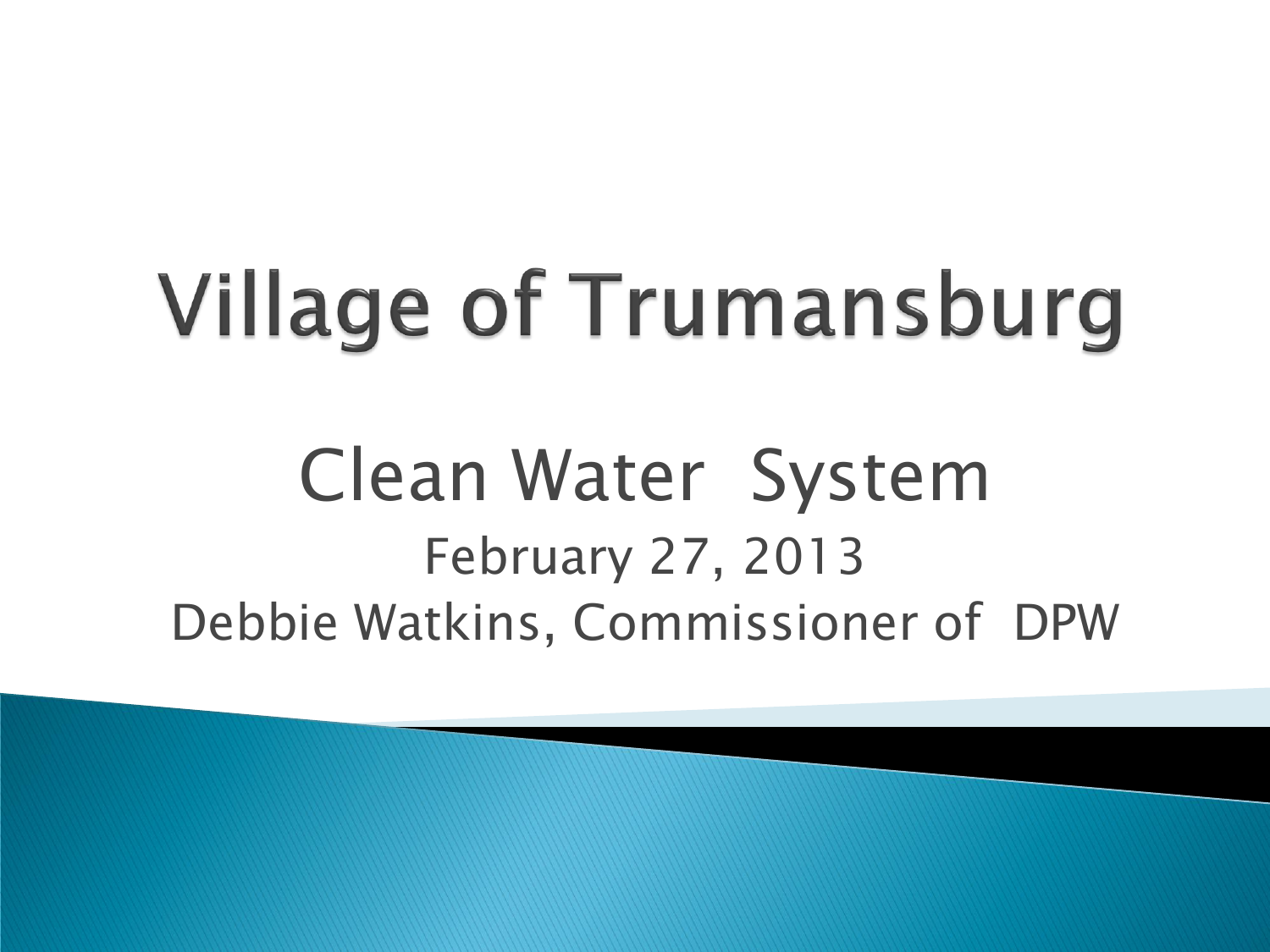### **GOAL**

▶ Enhancement of the performance of the existing waste water facility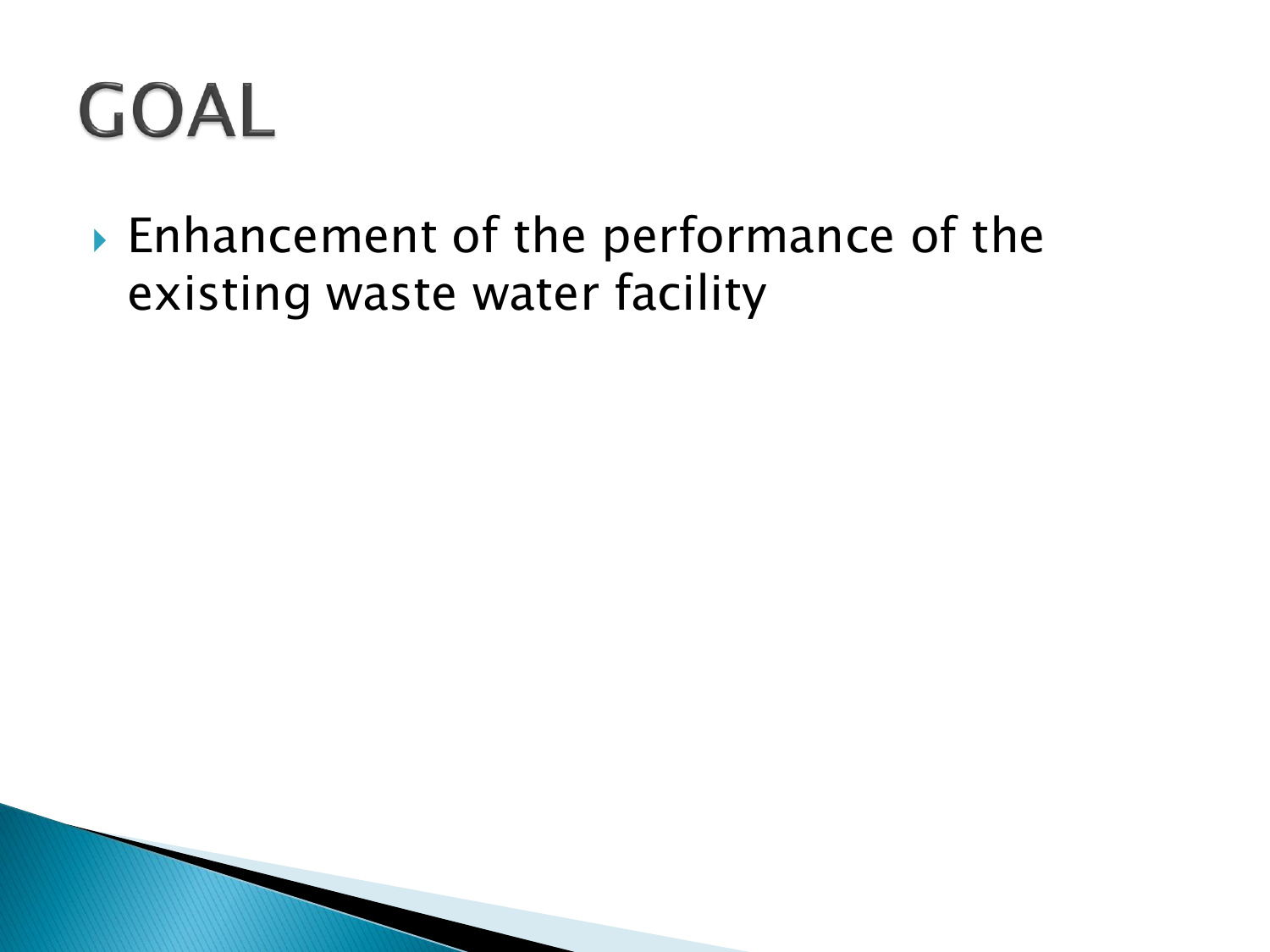## 2012

#### ▶ 2012 DEC reports passing grades

- Problem areas Identified
	- Inflow and Infiltration (I&I) into the sewer system has caused periodic excessive flow to the plant, leading to treatment challenges during wet weather conditions
	- Fecal coliform counts within the plant were met
	- Periodic fecal coliform counts exceeded outside the plant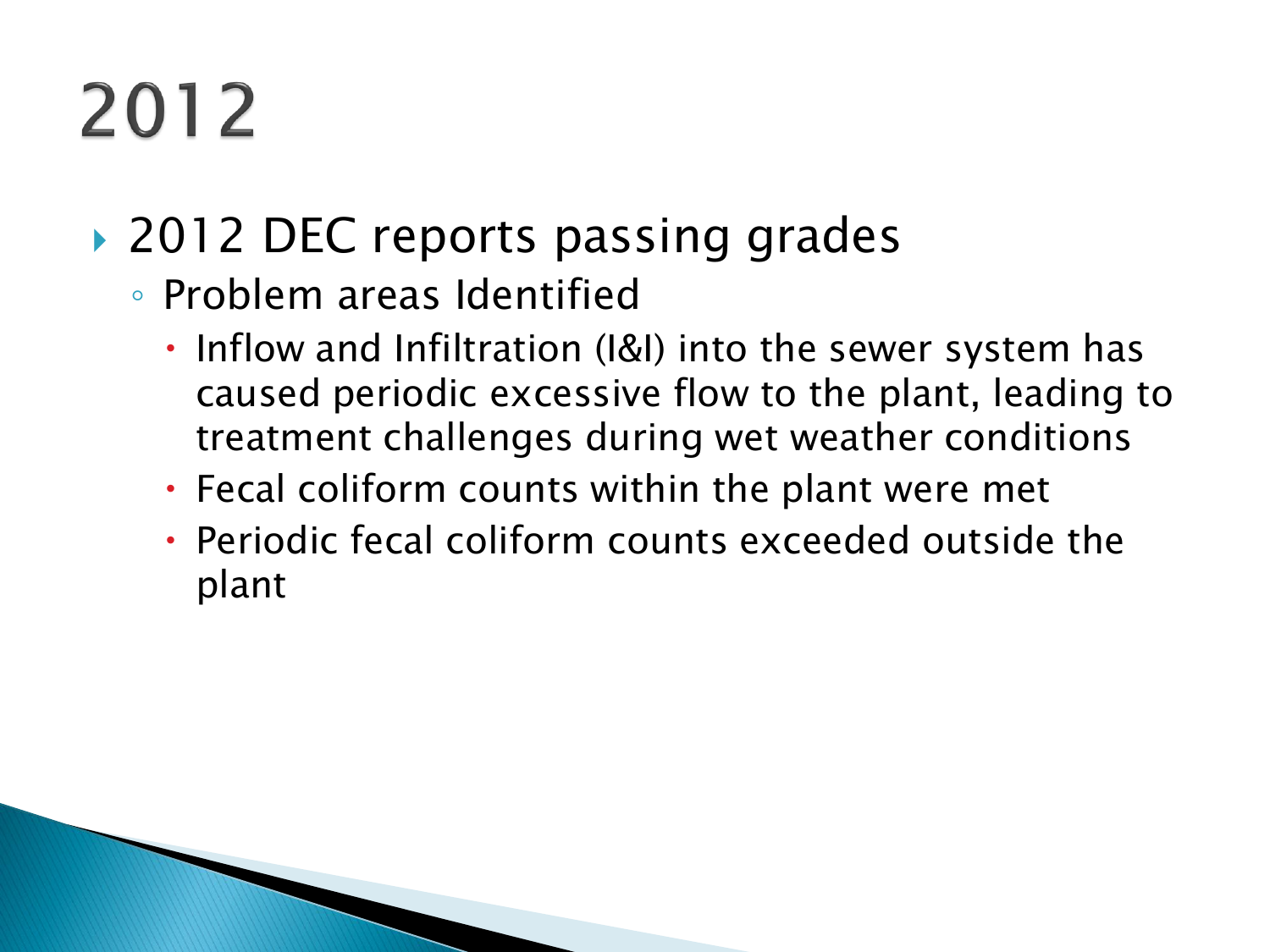### **Actions Taken**

- ▶ Smoke testing for identification of Infiltration Inflow
	- Congress to Bradley to American
	- McLellan Street to Seneca Road
	- Tamarack, Larchmont
		- Only issue identified on Congress Street and repaired last **October**
- ▶ Eliminated bypass from headworks around plant (eliminated bypass of raw sewage)
- Eliminated bypass from final clarifier and Installed a new bypass to maintain flow through UV system at all times (continuous disinfection)
- ▶ UV sleeves changed and bulbs cleaned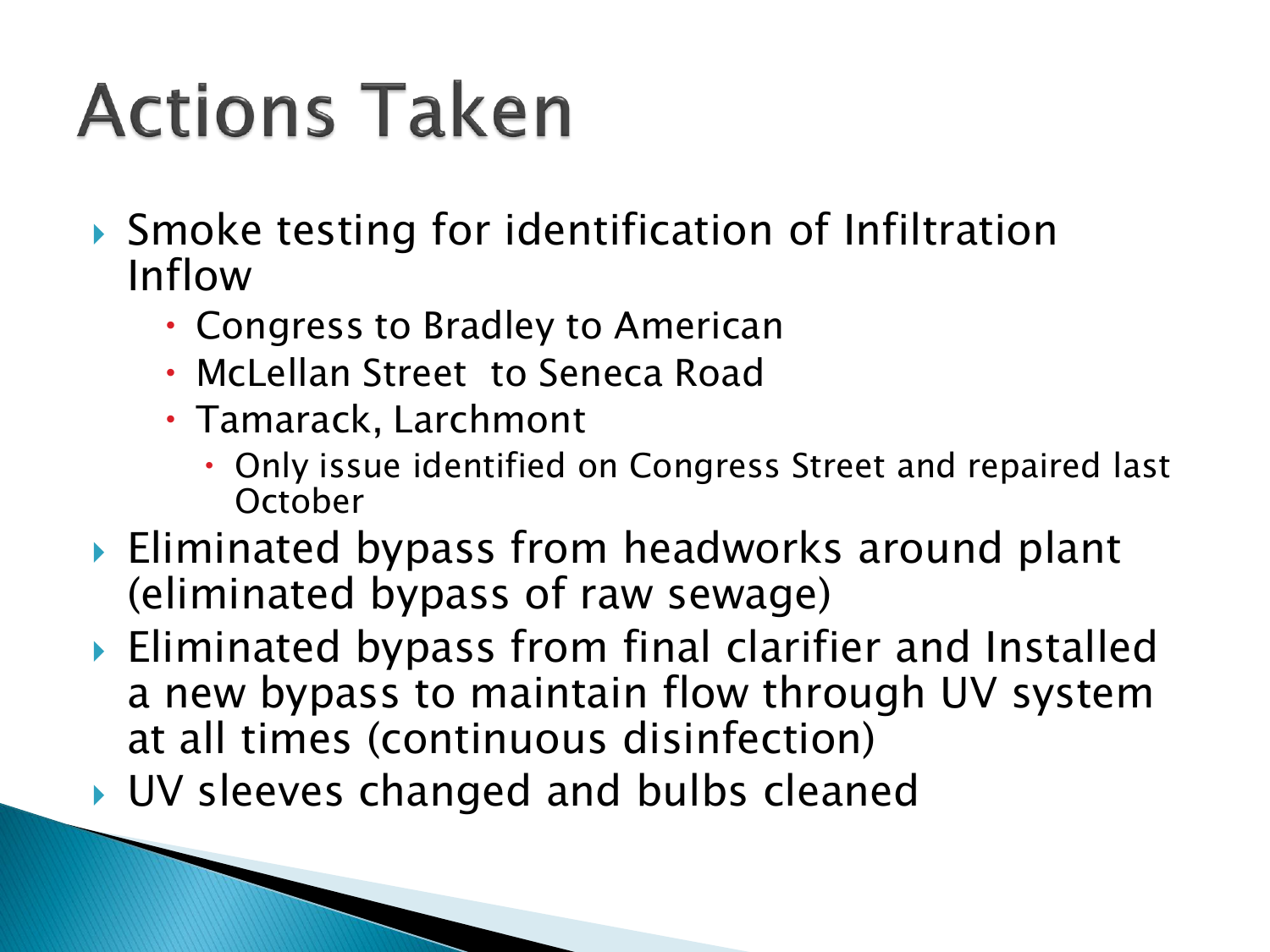### 2013

- ▶ 2013 DEC reports passing grades/initiates compliance schedule with new SPDES permit
	- Decreased limits for Ammonia to stream
	- Additional proactive enforcement requiring:
		- 5/13 Provide work plan
		- 5/13 Professional engineer to be hired
		- $\cdot$  11/13 Engineering report, plans and specifications for Identified improvement/enhancement
	- DEC approves engineering report
		- Plus 12 months construction begins
		- Plus 24 months construction completes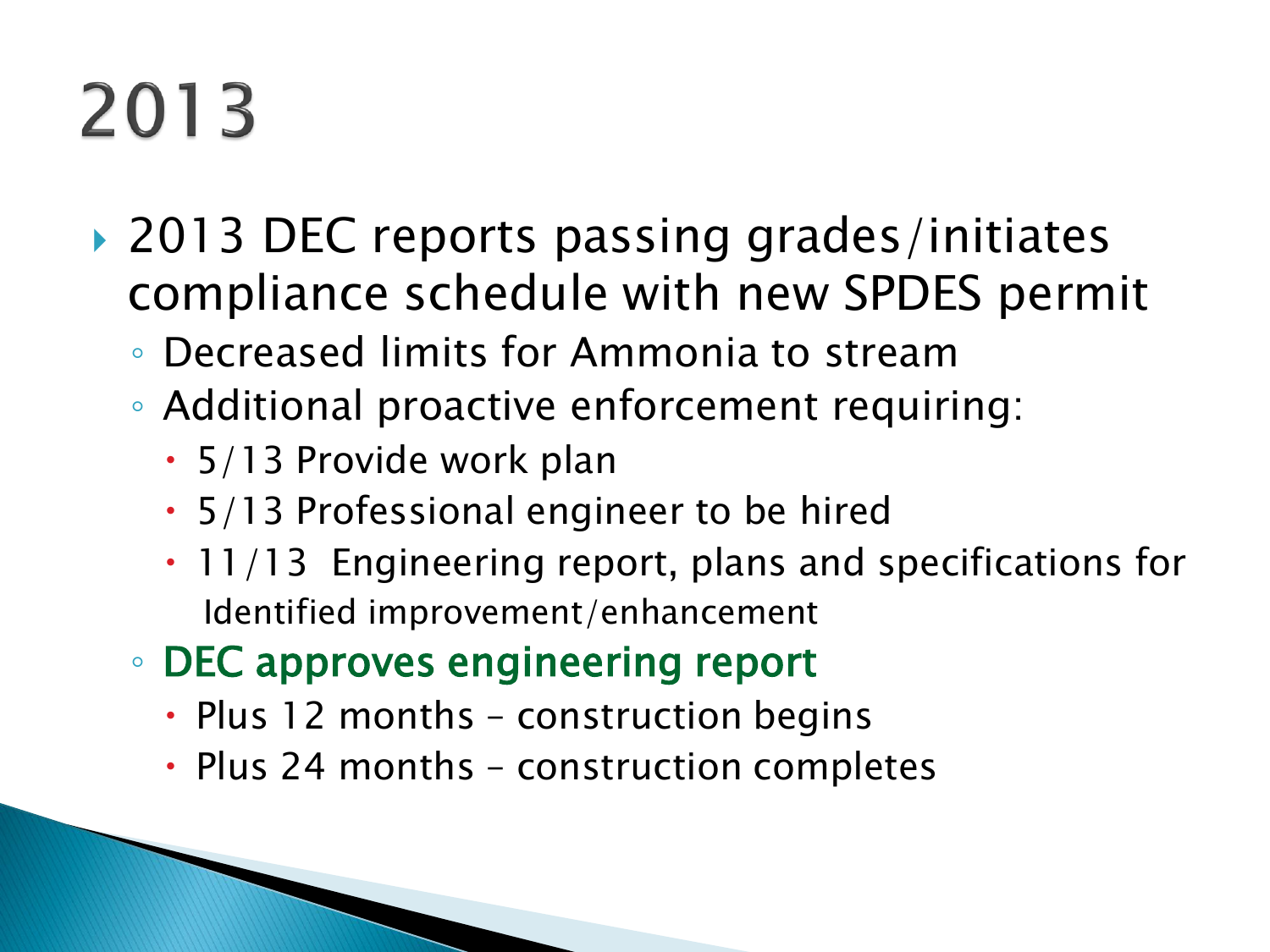### **Actions In Progress**

- ▶ Small amounts of chlorine being added prior to sand filtration to improve performance of filters and enhance disinfection
- Measurements being taken at the outflow as opposed internal to plant
- Continued smoke testing and further I&I investigation for village to reduce high flows
- ▶ MRB engineering is engaged, plan to evaluate UV disinfection, post filtration system, and overall plant condition.